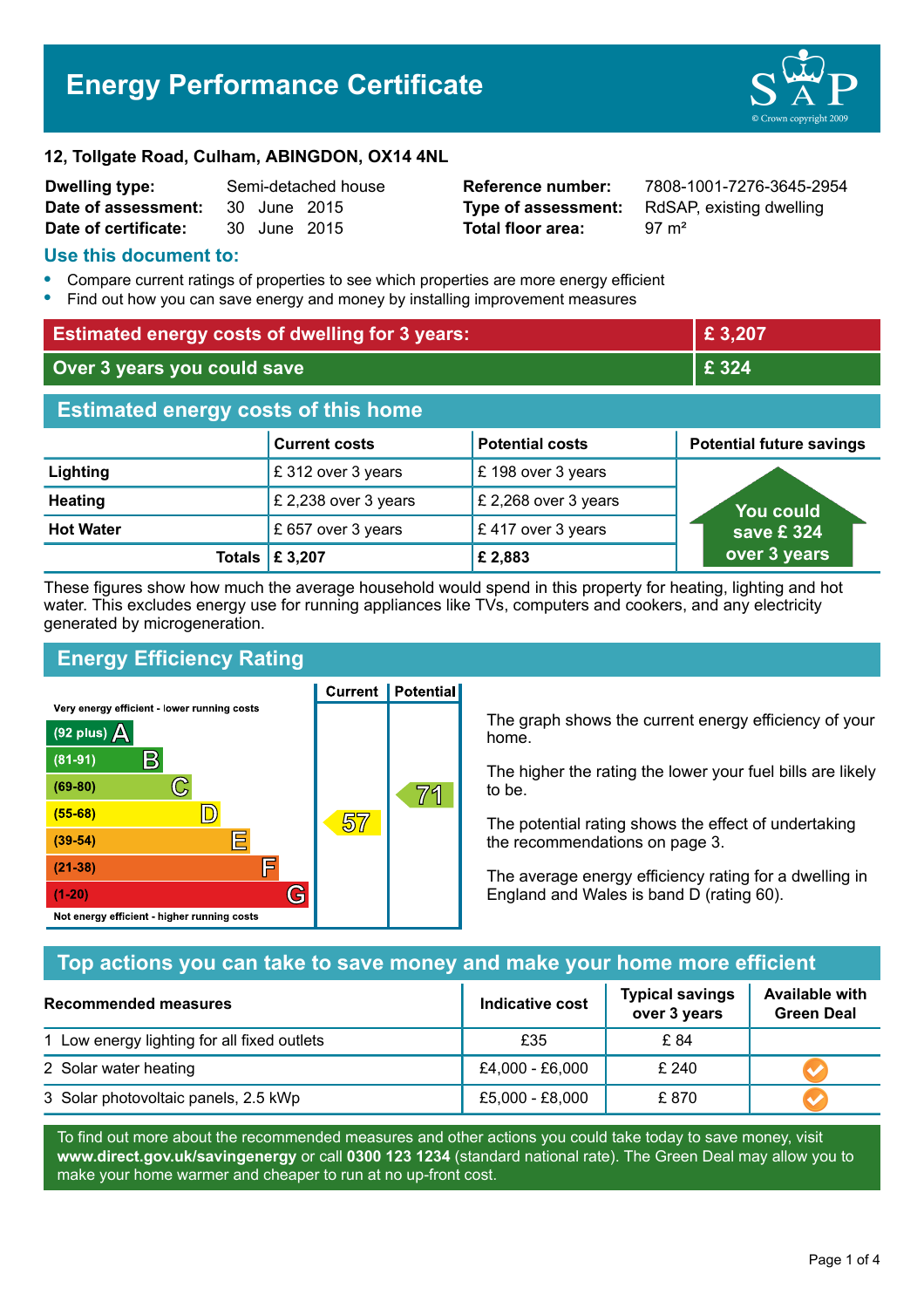#### **Summary of this home's energy performance related features**

| <b>Element</b>        | <b>Description</b>                             | <b>Energy Efficiency</b> |
|-----------------------|------------------------------------------------|--------------------------|
| Walls                 | Solid brick, as built, no insulation (assumed) | ★★☆☆☆                    |
|                       | Cavity wall, as built, insulated (assumed)     | *****                    |
| Roof                  | Pitched, 300 mm loft insulation                | *****                    |
| Floor                 | Solid, no insulation (assumed)                 |                          |
|                       | Solid, insulated (assumed)                     |                          |
| Windows               | Fully double glazed                            | ★★★★☆                    |
| Main heating          | Boiler and radiators, LPG                      | ★★☆☆☆                    |
| Main heating controls | Programmer, room thermostat and TRVs           | ★★★★☆                    |
| Secondary heating     | Room heaters, wood logs                        |                          |
| Hot water             | From main system                               | ★★☆☆☆                    |
| Lighting              | Low energy lighting in 42% of fixed outlets    | ★★★☆☆                    |

Current primary energy use per square metre of floor area: 146 kWh/m² per year

The assessment does not take into consideration the physical condition of any element. 'Assumed' means that the insulation could not be inspected and an assumption has been made in the methodology based on age and type of construction.

#### **Low and zero carbon energy sources**

Low and zero carbon energy sources are sources of energy that release either very little or no carbon dioxide into the atmosphere when they are used. Installing these sources may help reduce energy bills as well as cutting carbon. The following low or zero carbon energy sources are provided for this home:

**•** Biomass secondary heating

# **Opportunity to benefit from a Green Deal on this property**

The Green Deal may enable owners and occupiers to make improvements to their property to make it more energy efficient. Under a Green Deal, the cost of the improvements is repaid over time via a credit agreement. Repayments are made through a charge added to the electricity bill for the property. To see which improvements are recommended for this property, please turn to page 3. You can choose which improvements you want to install and ask for a quote from an authorised Green Deal provider. They will organise installation by an authorised Green Deal installer. If you move home, the responsibility for paying the Green Deal charge under the credit agreement passes to the new electricity bill payer.

For householders in receipt of income-related benefits, additional help may be available.

To find out more, visit **www.direct.gov.uk/savingenergy** or call **0300 123 1234**.

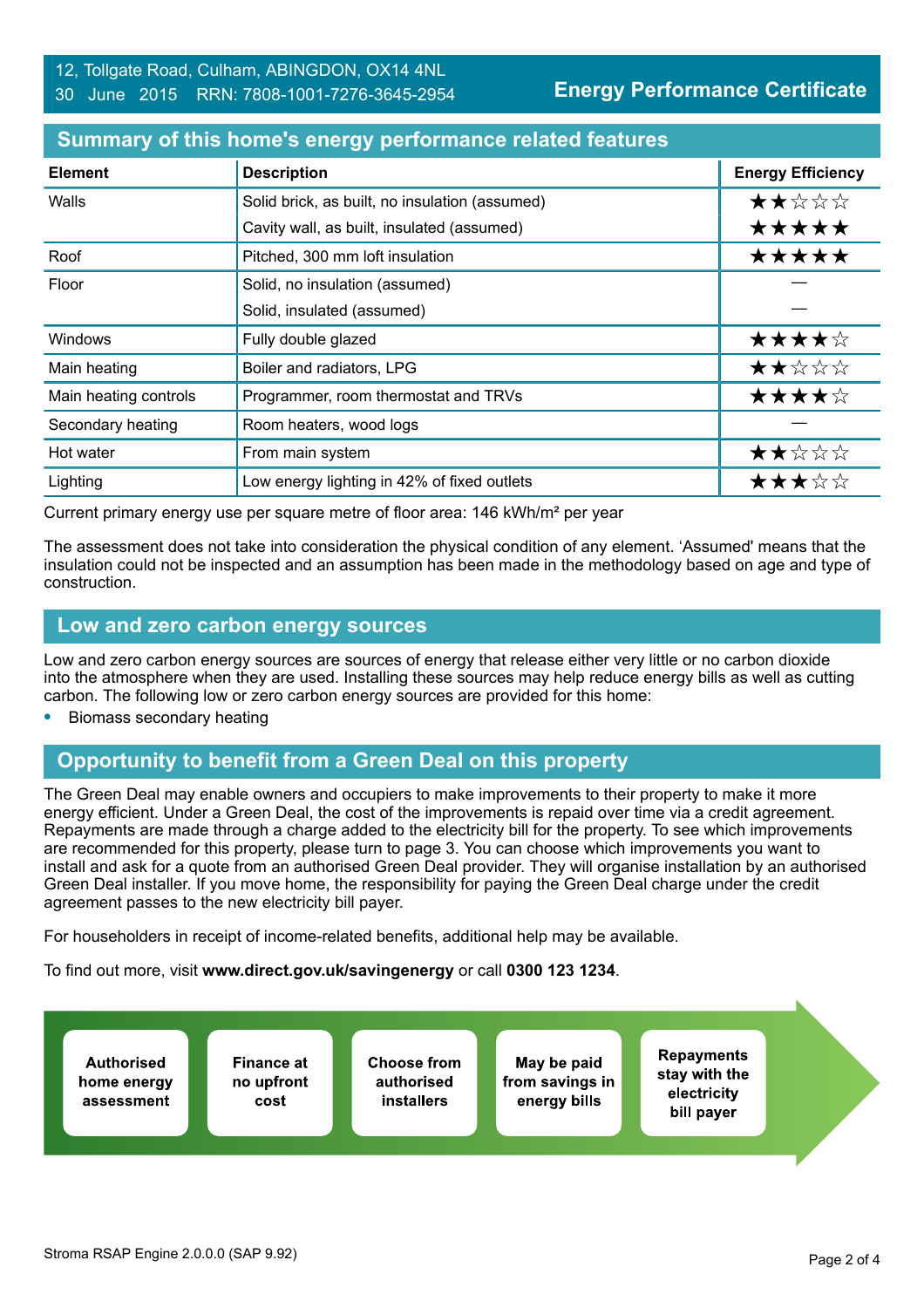#### 12, Tollgate Road, Culham, ABINGDON, OX14 4NL 30 June 2015 RRN: 7808-1001-7276-3645-2954

# **Recommendations**

The measures below will improve the energy performance of your dwelling. The performance ratings after improvements listed below are cumulative; that is, they assume the improvements have been installed in the order that they appear in the table. Further information about the recommended measures and other simple actions you could take today to save money is available at **www.direct.gov.uk/savingenergy**. Before installing measures, you should make sure you have secured the appropriate permissions, where necessary. Such permissions might include permission from your landlord (if you are a tenant) or approval under Building Regulations for certain types of work.

Measures with a green tick are likely to be fully financed through the Green Deal since the cost of the measures should be covered by the energy they save. Additional support may be available for homes where solid wall insulation is recommended. If you want to take up measures with an orange tick  $\blacklozenge$ , be aware you may need to contribute some payment up-front.

| <b>Recommended measures</b>               | <b>Indicative cost</b> | <b>Typical savings</b><br>per year | <b>Rating after</b><br>improvement | <b>Green Deal</b><br>finance |
|-------------------------------------------|------------------------|------------------------------------|------------------------------------|------------------------------|
| Low energy lighting for all fixed outlets | £35                    | £ 28                               | <b>D58</b>                         |                              |
| Solar water heating                       | £4,000 - £6,000        | £80                                | <b>D61</b>                         | V                            |
| Solar photovoltaic panels, 2.5 kWp        | £5,000 - £8,000        | £ 290                              | C71                                | $\blacktriangledown$         |